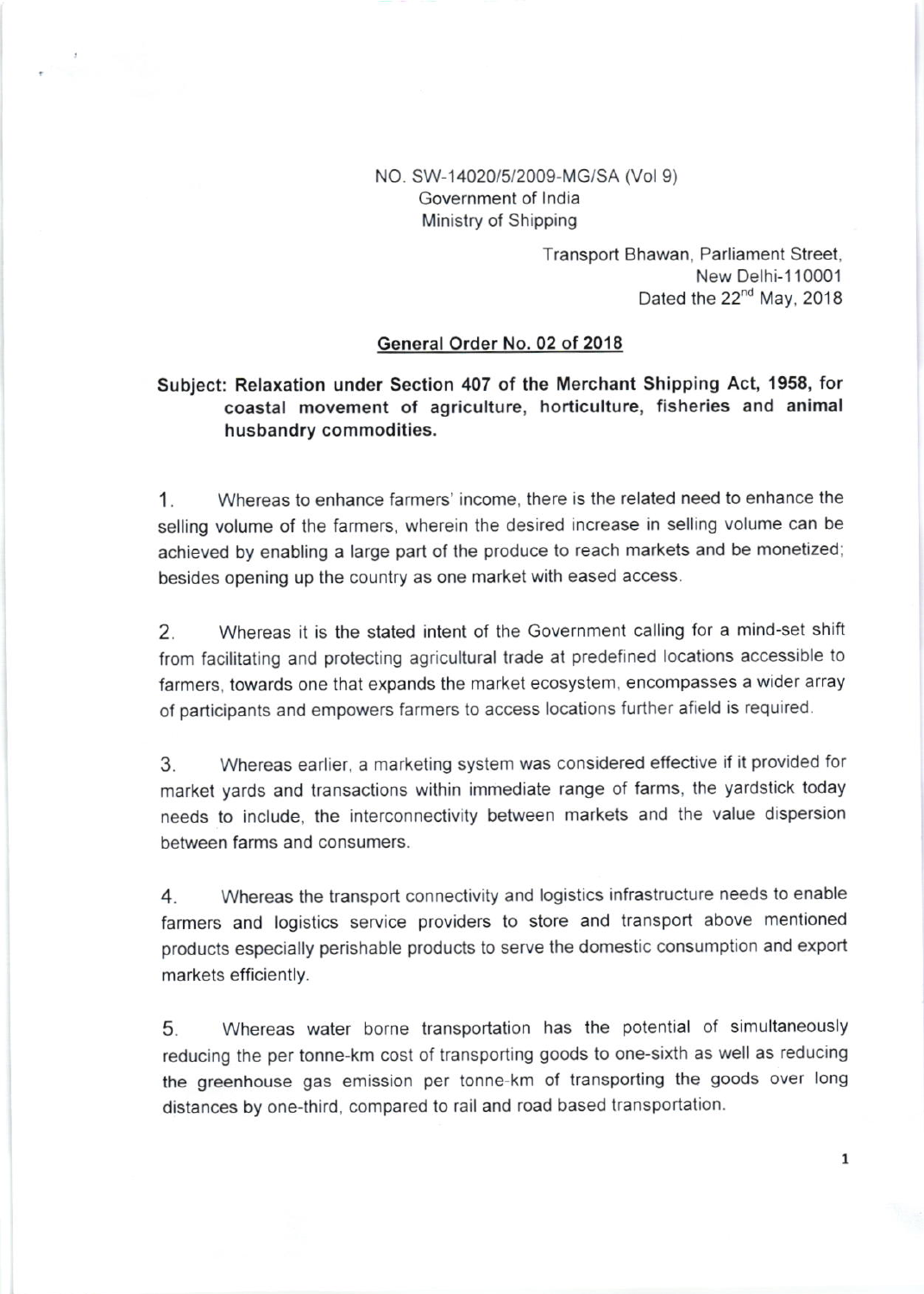6. Whereas the National Perspective Plan of the Sagarmala Programme estimates a potential of more than 9 Million tonnes per annum for coastal movement of food grains and processed food.

7. Whereas water borne transportation modes, including coastal shipping, being comparatively cheaper modes of transport would enable farmers to access a larger market profitably, widen the range of goods which can be marketed, and lengthen the distances over which domestic trade can be conducted.

8. Whereas persastence of unidirectional demand leads to insuflicient investment in the fleet and, as a result, inadequate availability of coastal vessels for providing reliable and time bound services to lndian ports.

9. whereas providing for two-way cargo movement has the potential of reducing the cost of transport, improving cargo volumes and facilitating investment in fleet.

10. Whereas as per the existing regulatory framework a foreign ship can load cargo from one place or port in India and discharge at other place or port in India, only under a license issued by the Director General of Shipping under Section 407 of the Merchant Shipping Act, 1958.

11. Whereas promotion of trade and ease of doing business in lndia is one of the major thrust areas of the Government of lndia, and there is a need to simplify processes for shipping of cargo and operation of vessels.

12. Now, therefore, the Central Government, in exercise of the powers conferred upon it under sub-section (3) of Section 407 of the Merchant Shipping Act, 1958, directs as under:

12.1 The provisions of sub-section (1) of Section 407 shall not apply to ships engaged in the coasting trade of India for carriage by sea of agricultural, fisheries, animal husbandry and horticultural commodities specified in the lndian Trade Classification (lTC), Harmonized System (HS) as per Annexure 2, as adopted and modified by the Director General of Foreign Trade, Ministry of Commerce and Industry provided that the commodities specified in Annexure 2 contribute to at least <sup>50</sup> percent of the total cargo onboard the ship.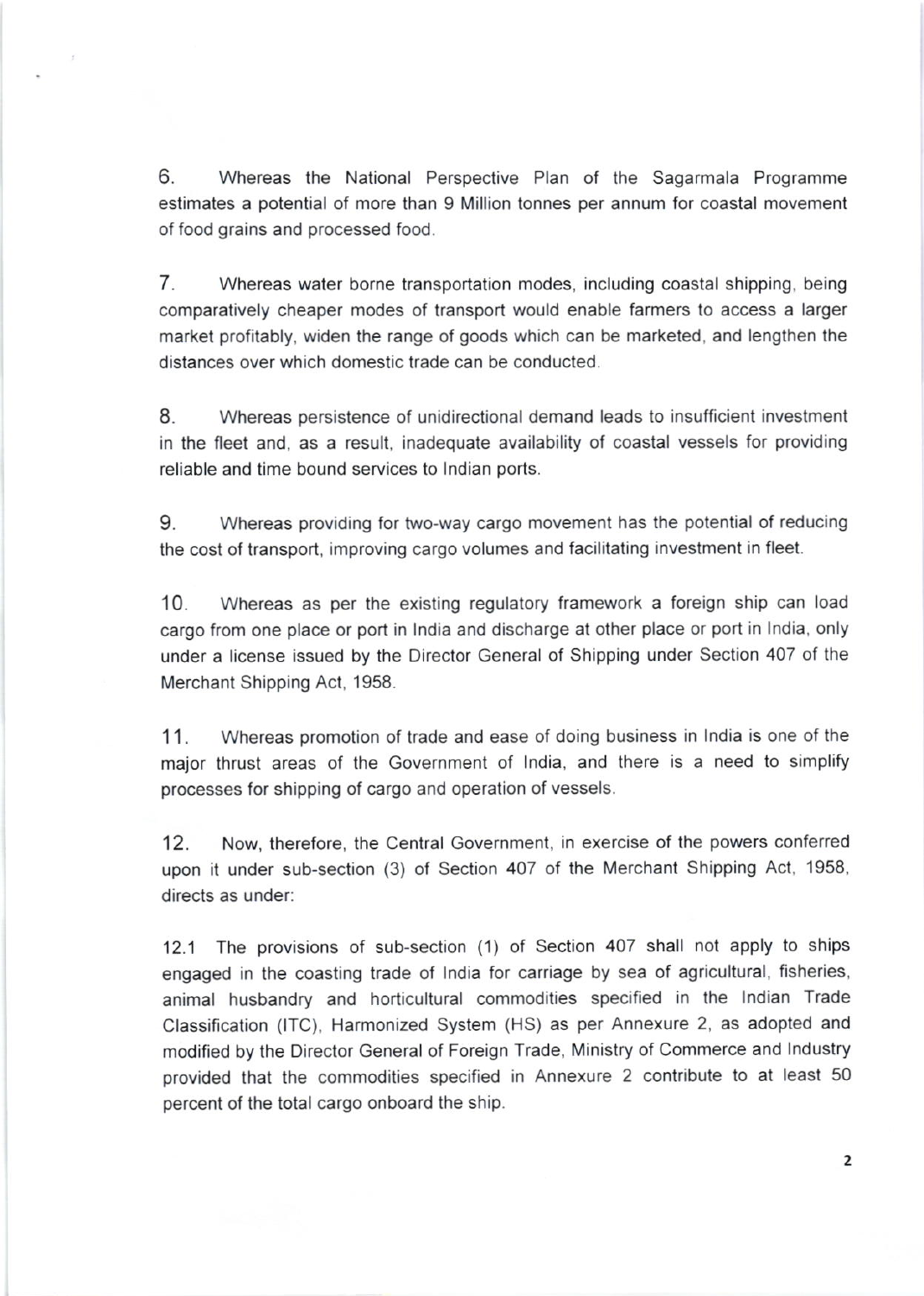12.2 Accordingly, a foreign flag ship is not required to obtain a license from the Director General of Shipping for engaging in coasting trade of lndia, for carriage by sea of agricultural, fisheries, animal husbandry and horticultural commodities as specified in Annexure 2.

12.3 The relaxation for ships at Para 12.1 and 12.2 shall further be subject to the conditions that the information about the vessel and commodities will be submitted to the Director General of Shipping. The prescribed format for submitting the information is provided in Annexure 1 and must be shared with the Director General of shipping by e-mail at sd3-dqs@nic.in at least 24 hours prior to sail of ship from the port in India. The prescribed format should be either digitally or otherwise signed by an authorized signatory of either the shipping line or the operator.

12.4 The aforesaid relaxation shall be subject to the following condition that Indian law enforcement agencies including inter alia lndian Navy, Coast Guard, State Maritime Police and Customs, shall be allowed to board such ships any time in the sea for ascertaining the bonafide credentials of the said ships/crew.

'13. The forgoing relaxation has been put in place in public interest, for ease of doing business and without prejudice to the right of the Central Government, whatsoever, to alter/modify any of the provisions of this order, going forward.

14. This order shall come into force with immediate effect, and continue to be valid till further order, unless otherwise amended or withdrawn.

15. This issues with the approval of competent authority.

I'

Under Secretary to the Government of India Tel/fax 011-23352726 (P.K. Sharma)

Oirector General of Shipping Directorate General of Shipping, Beta Building, 9<sup>th</sup> Floor l-Think Techno Campus Kanjur Marg, Mumbai 400042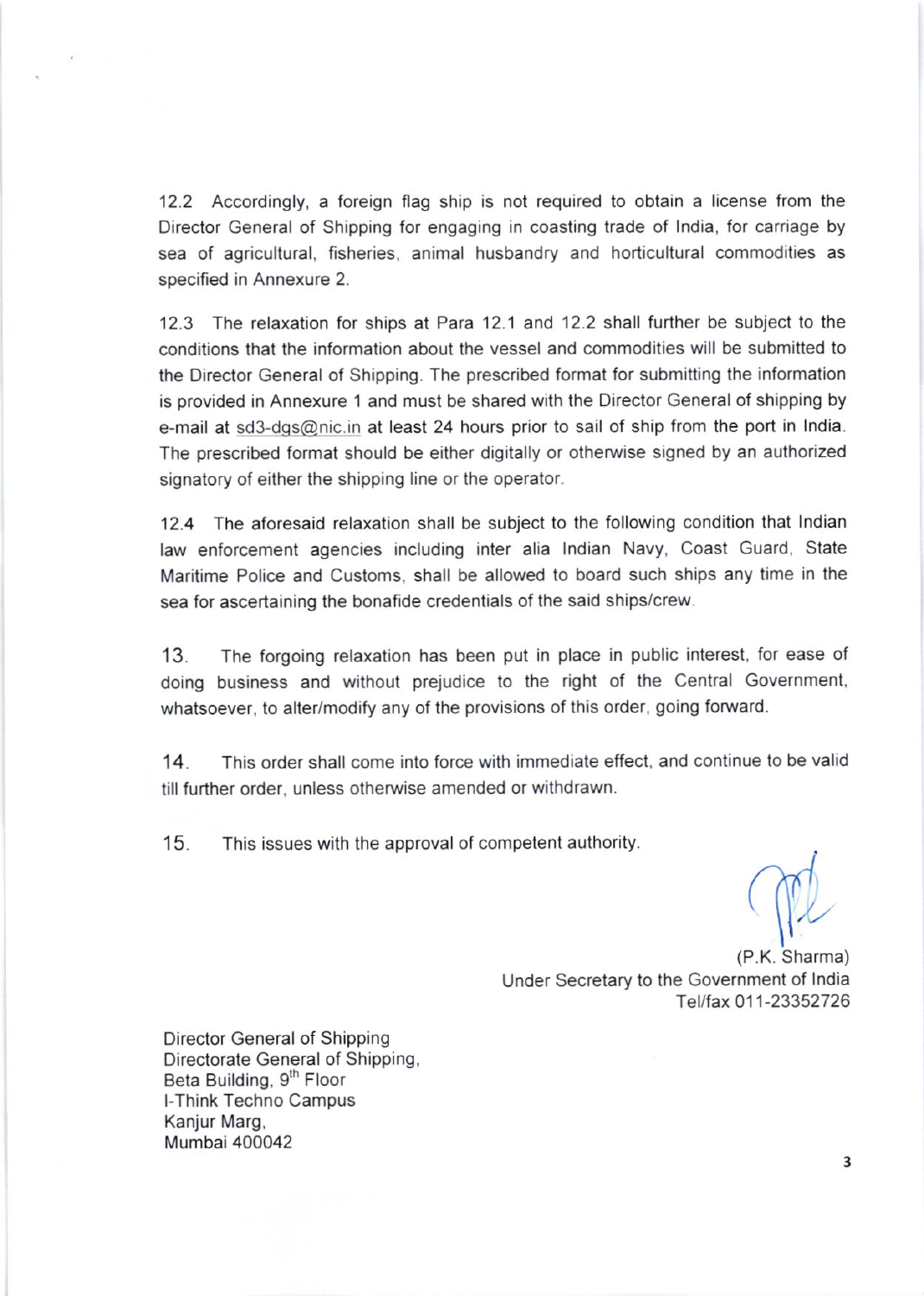### ANNEXURE <sup>1</sup>

## Format for information to be shared with Director General of Shipping

| 1.                            | Ship details                        |                       |                                   |                              |                                     |
|-------------------------------|-------------------------------------|-----------------------|-----------------------------------|------------------------------|-------------------------------------|
| 1.1                           | Name of owner/ operator and address |                       |                                   |                              |                                     |
| 1.2                           | Name of ship with IMO No.           |                       |                                   |                              |                                     |
| 1.3                           | Flag of the ship                    |                       |                                   |                              |                                     |
| 2.                            | Cargo details                       |                       |                                   |                              |                                     |
| Commodity<br>No.              | Commodity<br>(HS code)              | Load port<br>in India | <b>Discharge</b><br>port in India | Quantity in<br><b>Tonnes</b> | Date of<br>pick-up and<br>discharge |
| <b>Agricultural Commodity</b> |                                     |                       |                                   |                              |                                     |
| $\mathbf{1}$                  |                                     |                       |                                   |                              |                                     |
| 2                             |                                     |                       |                                   |                              |                                     |
| $\ddot{\phantom{0}}$          |                                     |                       |                                   |                              |                                     |
| Sub Total (A)                 |                                     |                       |                                   |                              |                                     |
|                               |                                     |                       | Non - Agricultural Commodity      |                              |                                     |
| $\mathbf{1}$                  |                                     |                       |                                   |                              |                                     |
| 2                             |                                     |                       |                                   |                              |                                     |
| $\ddot{\phantom{a}}$          |                                     |                       |                                   |                              |                                     |
| Sub Total (B)                 |                                     |                       |                                   |                              |                                     |
| <b>Grand Total</b><br>$(A+B)$ |                                     |                       |                                   |                              |                                     |

Note: The document so shared with the Director General of Shipping by e-mail at sd3 dgs@nic.inshould be either digitally or otherwise signed by an authorized signatory of either the shipping line or the operator.

 $\pmb{4}$